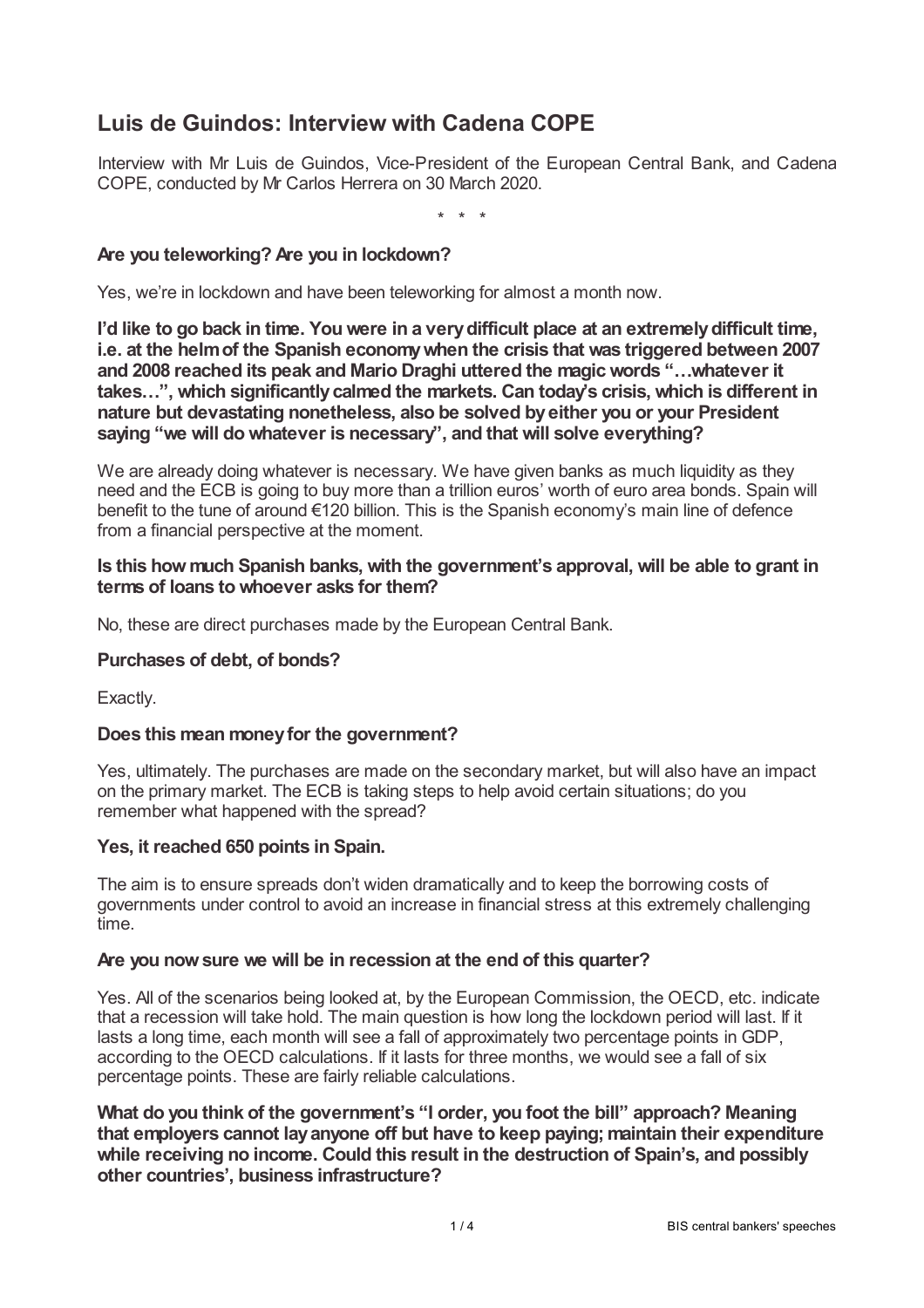I mustn't get into analysing specific policies. The Spanish government has taken a decision to introduce stricter lockdown measures in the hope that this will in fact help to shorten the pandemic's life cycle and break the chain of infection. Ultimately, although this will come at a certain cost, hopefully it will be outweighed by the benefits. This public health crisis will lead to a very severe recession. The assumption is that businesses will stop billing. And what we must do is try to keep as many of our businesses as possible afloat so that, after a certain period, economic activity can bounce back again. When companies stop billing, measures should be taken to try and keep their expenditure to a minimum. If their expenditure is fixed at a certain level, the only way out is for businesses to go bust. And that is what we must avoid.

## **The Spanish government – I don't knowabout other European governments – is providing guarantees for loans to continue paying, but it's not helping businesseswith a moratoriumon labour costs or on certain taxes.**

The issue of guarantees is a crucial one. The ECB has provided lots of liquidity to the banks. The banks have to pass this liquidity on to customers, namely SMEs and the self-employed. So guarantees are important. We also need to allow tax liabilities, social security payments and the like to be deferred. What's important is that businesses that were entirely profitable before the start of the pandemic survive it and become profitable again once it's over. That goes for Spain and for all the countries in the euro area.

## **Are the €120 billion of debt purchases kind of like the coronabonds that people are calling for? Or is this something different?**

No, this is completely different. It's direct intervention by the ECB. I'm in favour of coronabonds; I think they show solidarity.

## **What would coronabonds involve?**

Coronabonds would be mutualised debt issuance by the entire euro area. They wouldn't be bonds issued by Spain, Italy or Germany, but by an EU institution. But this isn't the only instrument we can use to defend [against the effects of the coronavirus], and it's certainly not the most powerful. The most powerful is undoubtedly the European Central Bank, which is dealing with a situation, in which also some countries with weaker fiscal positions require funding, so that we don't see an emergence of the bond spread problem and an increase in borrowing costs.

**In the 2008 crisis you were looking far ahead. Everything came together in that moment during the euro crisis. Four yearswent bybefore we could start to breathe freely. This time it's a viruswhich, perhapswithin a month, has been brought under control in one wayor another. Or in two monthswe might be able to breathe freelyagain. But never before has so much damage been done in two months. Are the consequences this time going to be worse than back then?**

We will have to see. If this goes on for two months, there will be a recession but it won't be an overly deep one. If we get to three months, it will start to become more serious. I think it's important to bear in mind that, from the economic perspective, Europe remains the main economic and financial shield for an economy like Spain's in times like these, in an emergency like the one we're in now. If we didn't have a central bank like the ECB acting in the interests of the entire euro area – and in the interests of the Spanish economy – the funding costs of the Spanish economy would be soaring. In a situation like the one we're in, imagine adding a debt crisis to the public health crisis and the economic crisis. That's what the ECB is preventing. So there's a significant element of solidarity to this. And other things are being done too. For example, the European Investment Bank is going to launch a guarantee scheme. The EU budgets will start working and making purchases. The EU institutions are acting in solidarity with all of the countries, also those that are most vulnerable, like Spain at the moment.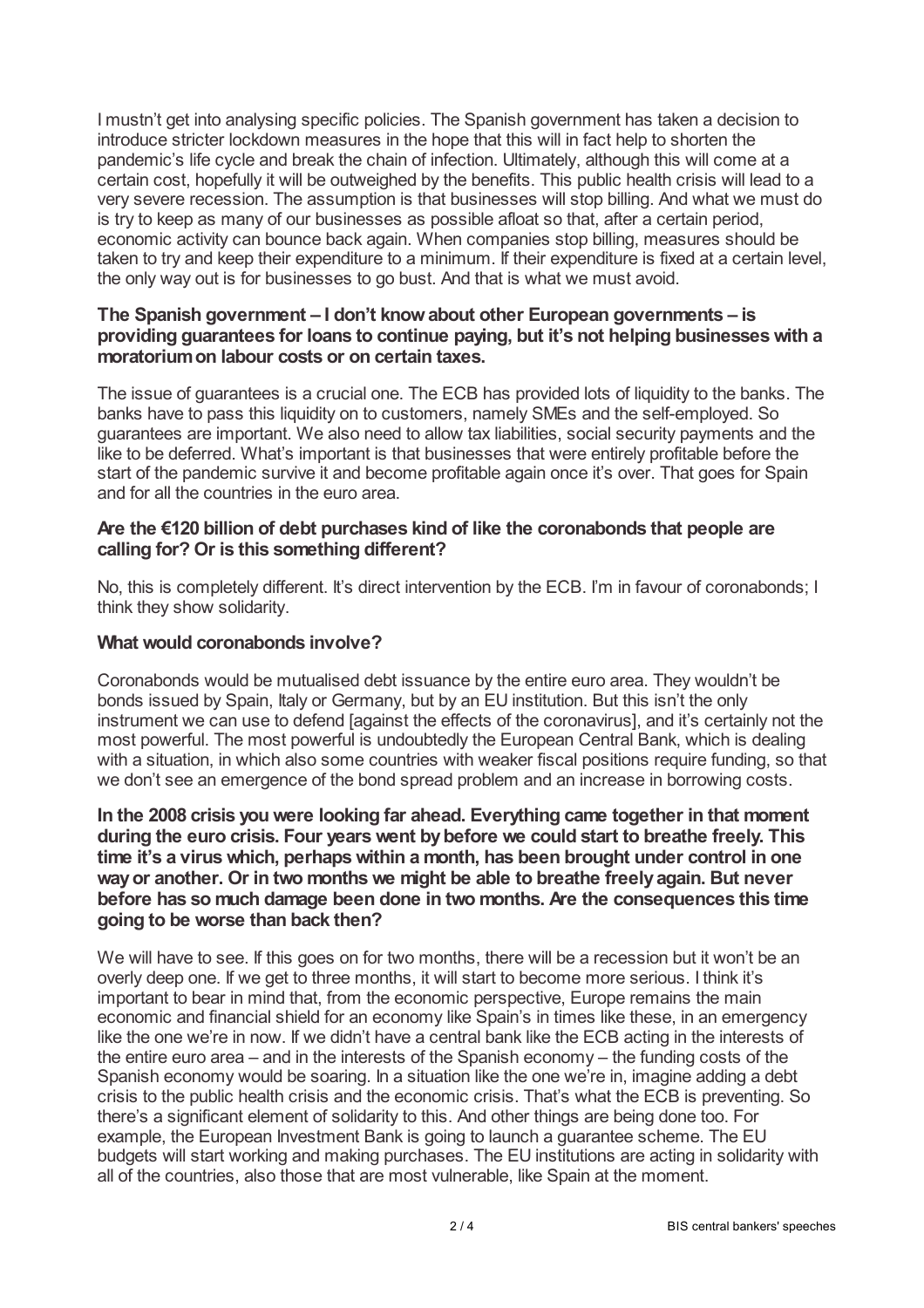## **Nevertheless, the Spanish government is furious. When the Spanish Prime Minister talks about Europe, especiallyabout Germanyand the Netherlandswho are putting obstacles in the wayof the notorious coronabonds, he looks stony-faced. Sometimes, situations like this are used somewhat irresponsiblyto stir up Euroscepticism.**

I'm not going to discuss specific topics, I will just give you the data. Currently, the ECB is clearly the principal calming influence in the financial markets, with the €750 billion of bond purchases that we recently approved, plus the €120 billion we approved shortly before that, plus the €240 billion we were already doing. This is ensuring that the cost of public debt, not just for Spain but also for other countries, does not increase dramatically and that the issue of bond spreads does not rear its head again.

# **Take a countrywith a debt level of 98%[of GDP], like Spain (not the highest in Europe, some other countries' debt levels are even higher). Howmanyyearswill it take to payoff this debt increase?**

Budgets will deteriorate significantly, mainly because tax revenues will collapse. It remains to be seen who will be paying corporation tax, or VAT, or income tax, or social security contributions. But we all hope that this situation, this catastrophe, will be temporary. We're talking about two or three months. There will be an increase in debt. But what's important is that, after this period is over, we get back on our feet and the Spanish economy begins generating activity and employment again, as it was before. This is very much the hope.

# **I wanted to ask you whether some of the southern European countries, and Spain in particular, could once again be looking at a rescue scenario in the mediumterm.**

No. This is completely different from what happened in 2008, 2009 and 2010. This is a shock that is affecting everyone – the plans enacted in 2009 and 2010 cannot be applied to the current situation.

## **Almost all the letters of the alphabet have been used to describe the type of recoverywe might see: V-shaped, L-shaped, U-shaped… What will it be? And what is your opinion on essential industries being paralysed? The accusation levelled at us bynorthern European countries is that Spain has squandered the opportunityto reduce its deficit during a growth period, and nowwe're paying the price.**

Spain reduced its deficit. In 2011 we had a government deficit of 9.6% and we reduced it to 2.5%. We have a high level of debt, close to 100% [of GDP]. Spain has acted responsibly, also from the point of view of its banking sector, which is not currently a cause for concern. The sector was successfully restructured. And Spain is a very competitive country – the external sector is the main source of growth in the Spanish economy. The form the recovery takes will depend on how the business landscape has changed. If we can avoid a situation where many companies go under as we journey through this wilderness, I'm sure that when normal life resumes companies will start hiring again and moving in the right direction. This will make it more of a V-shaped recovery than a U-shaped one.

# **And what about essential industries being paralysed?**

That is a political decision. The government thinks that it is accelerating the flattening of the infection curve. I hope it works out. But it has an economic cost.

# **If you were in government, would you have done the same?**

I can't say. This crisis is unique. I think the guarantees were a good measure to take. We have to try to reduce the costs to firms and ensure that as many of them survive as possible. Because